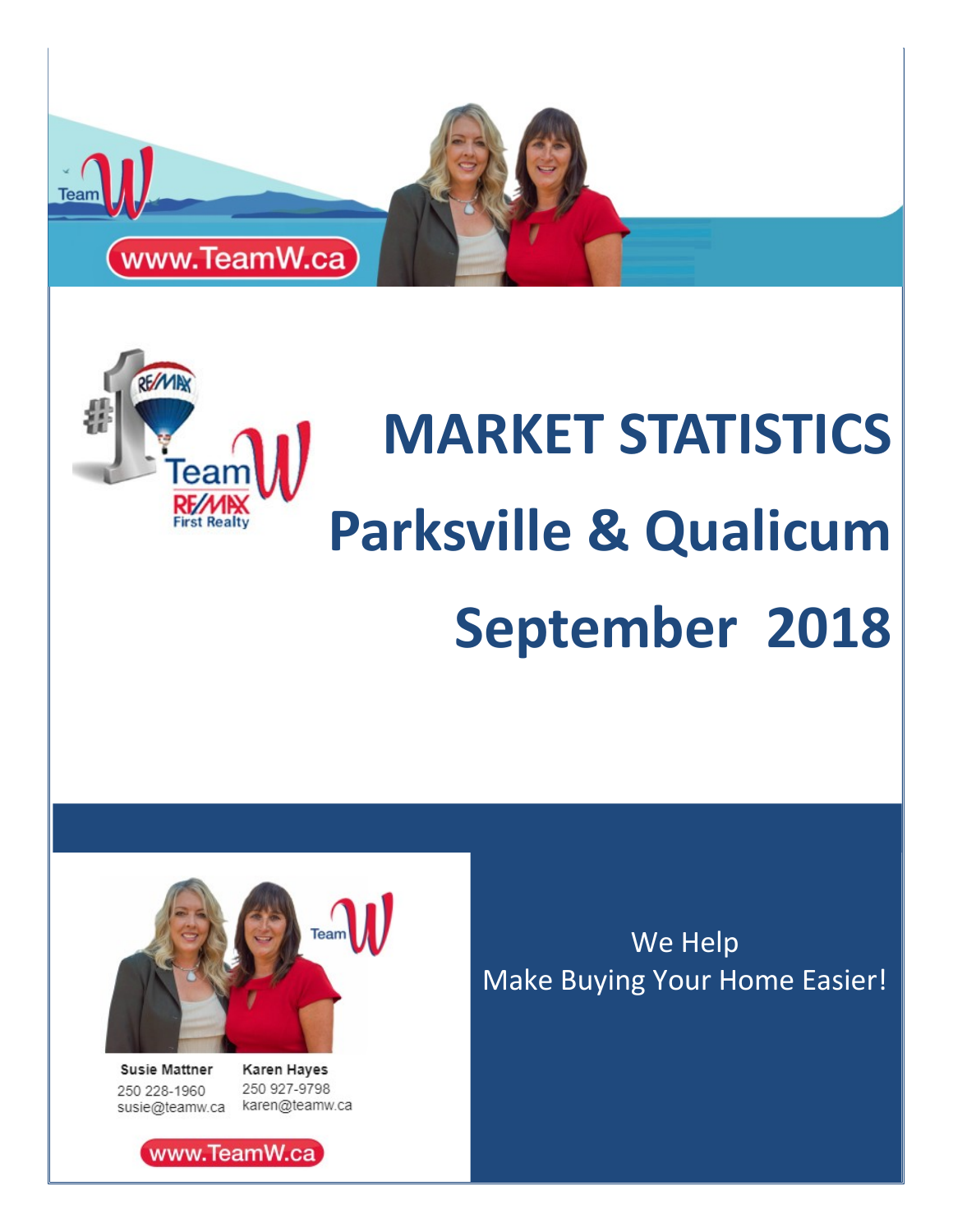#### **September Market Conditions**

The end of September real estate statistics for the Greater Parksville Qualicum Beach area have been recently released by the Vancouver Island Real Estate Board (VIREB) . Last month there seemed to be the end of the decrease in number of sales, well apparently 1 month is not a true indicator. September has seen quite a decrease, in the greater Parksville Qualicum Beach area were 50% less Single Family Homes sales versus September 2017. The number of listings for September was also down 23% and as a result the number of Active Listings remains virtually the unchanged (49 versus 50).

The average price of homes sold in September was 22% less that the same time for 2017, though year to date still up 3%.

However the stats are reflective of the overall area however not of some of the sub areas. As an example here are the numbers for Parksville and Nanoose Bay:

|                           | Parksville | Nanoose Bay |  |  |  |  |
|---------------------------|------------|-------------|--|--|--|--|
| $#$ of new listings       | $-8\%$     | $-10\%$     |  |  |  |  |
| $#$ of Sales              | $-14\%$    | $-33\%$     |  |  |  |  |
| <b>Average Sale Price</b> | $+7\%$     | $+13%$      |  |  |  |  |
| # of Active Listings      | $+65\%%$   | $+78%$      |  |  |  |  |

If you wish to discuss your particular situation please contact us at [clientcare@teamw.ca](mailto:clientcare@teamw.ca)



Susie & Karen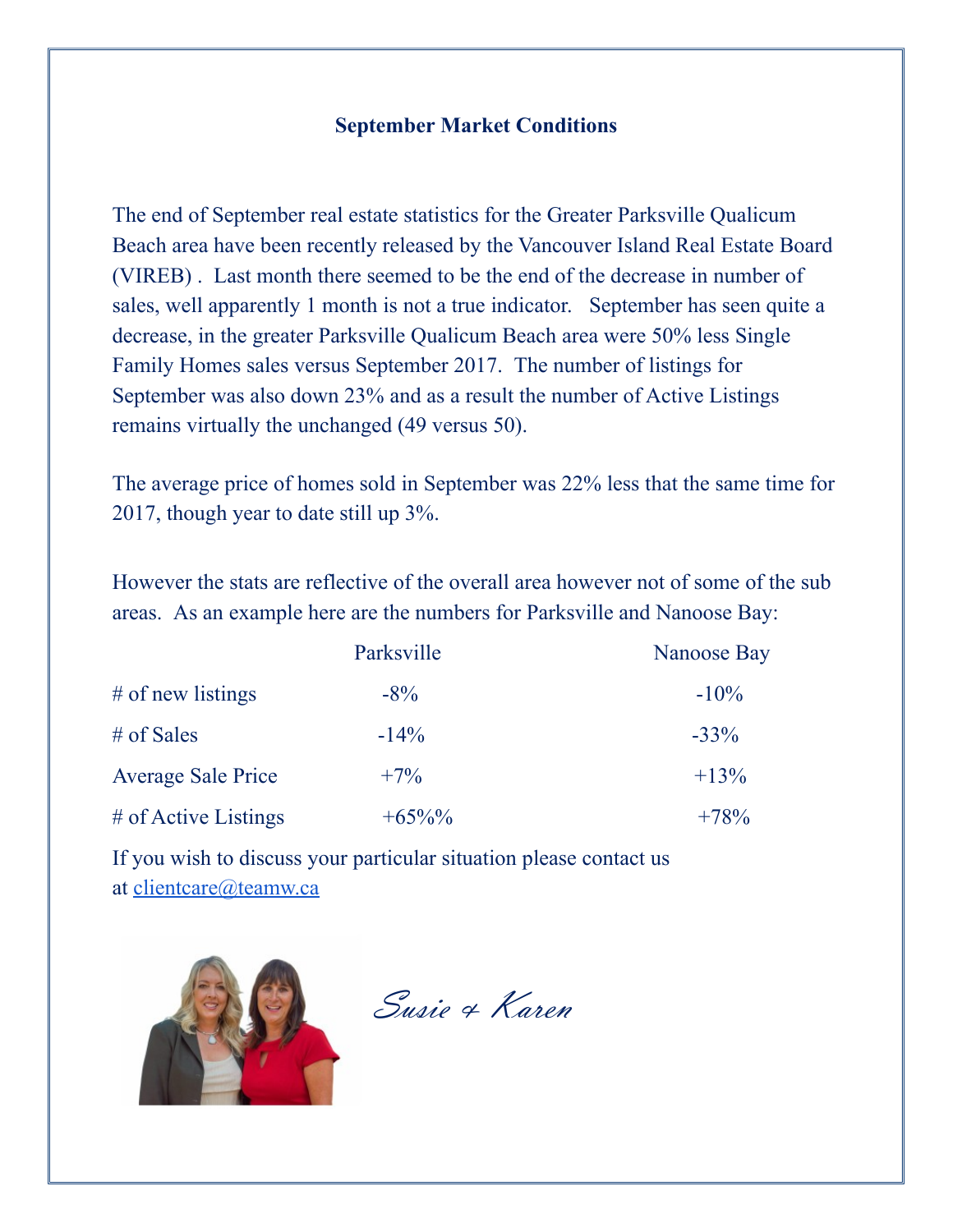

#### **Cumulative Residential Average Single Family Sale Price**

NOTE: Figures are based on a "rolling total" from the past 12 months – i.e. 12 months to date instead of the calendar "year to date".



#### **Single Family Units Reported Sold**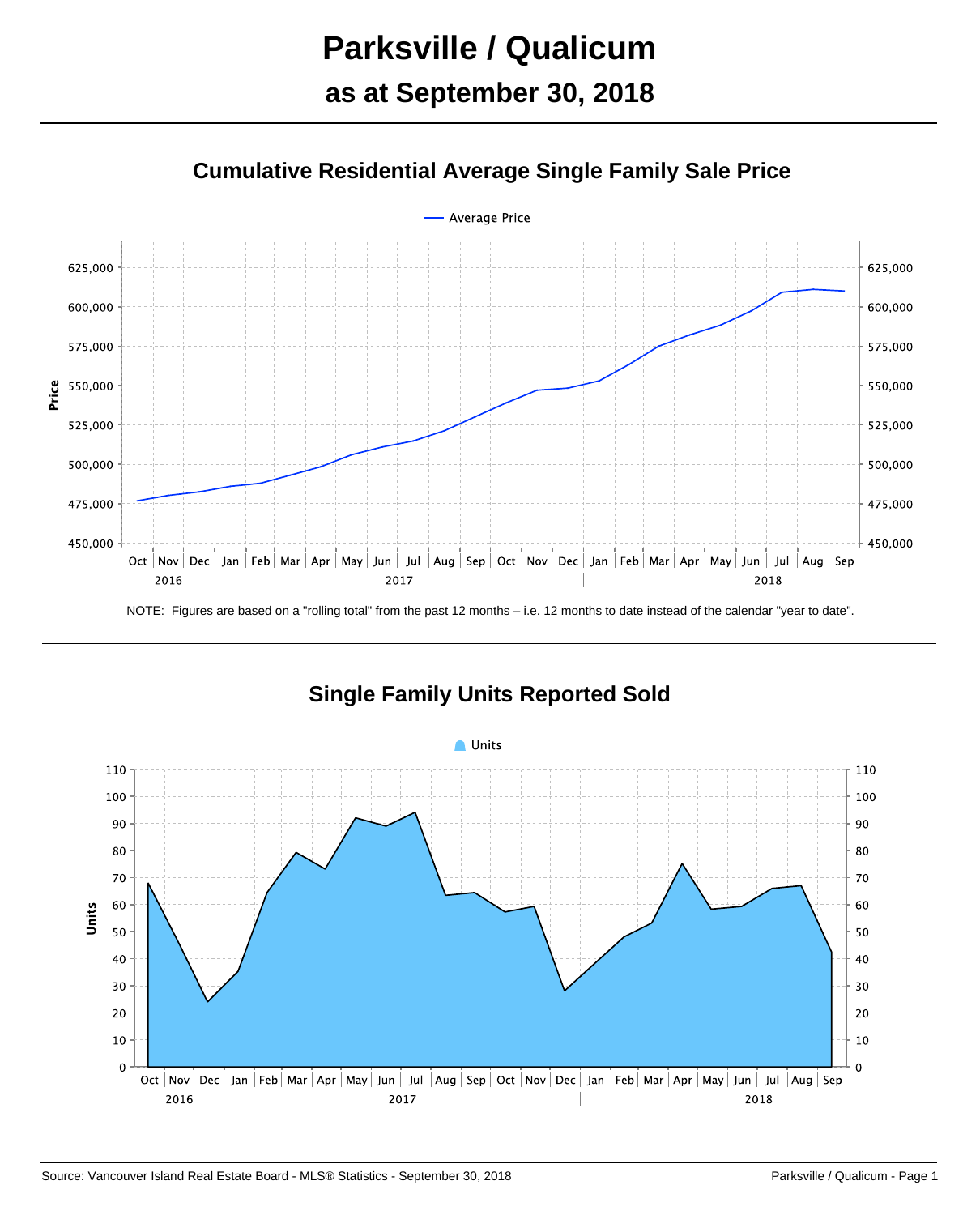### **Comparative Activity by Property Type**

| This Year<br>Last Year<br>This Year<br>Last Year<br>% Change<br>% Change<br>Lots<br>5<br>3<br>67%<br>72<br><b>Units Listed</b><br>63<br>$-12%$<br>1<br>4<br>$-75%$<br>26<br>46<br>$-43%$<br><b>Units Reported Sold</b><br>41%<br>20%<br>64%<br>Sell/List Ratio<br>133%<br><b>Reported Sales Dollars</b><br>\$268,000<br>\$1,143,000<br>$-77%$<br>\$6,299,275<br>\$11,414,300<br>$-45%$<br>$-6%$<br>Average Sell Price / Unit<br>\$268,000<br>$-2%$<br>\$285,750<br>\$242,280<br>\$248,137<br><b>Median Sell Price</b><br>\$268,000<br>\$239,000<br>96%<br>Sell Price / List Price<br>96%<br>94%<br>97%<br>Days to Sell<br>55<br>18%<br>67<br>46<br>38<br>$-43%$<br>19<br>20<br><b>Active Listings</b><br><b>Single Family</b><br><b>Units Listed</b><br>79<br>86<br>$-8%$<br>1,034<br>1,003<br>3%<br>42<br>64<br>791<br>$-34%$<br>650<br>$-18%$<br><b>Units Reported Sold</b><br>63%<br>Sell/List Ratio<br>53%<br>74%<br>79%<br><b>Reported Sales Dollars</b><br>\$24,182,050<br>\$38,284,050<br>$-37%$<br>\$396,560,593<br>\$419,406,787<br>$-5%$<br>$-4%$<br>15%<br>Average Sell Price / Unit<br>\$575,763<br>\$598,188<br>\$610,093<br>\$530,223<br><b>Median Sell Price</b><br>\$569,900<br>\$557,400<br>Sell Price / List Price<br>97%<br>98%<br>98%<br>98%<br>32<br>20<br>60%<br>26<br>27<br>$-4%$<br>Days to Sell<br>205<br>129<br><b>Active Listings</b><br><b>Condos (Apt)</b><br><b>Units Listed</b><br>19<br>10<br>90%<br>173<br>190<br>$-9%$<br>$\overline{7}$<br>$-22%$<br>103<br>123<br><b>Units Reported Sold</b><br>9<br>$-16%$<br>37%<br>60%<br>65%<br>Sell/List Ratio<br>90%<br>\$2,496,700<br><b>Reported Sales Dollars</b><br>\$2,014,900<br>$-19%$<br>\$28,693,900<br>\$31,519,988<br>$-9%$<br>Average Sell Price / Unit<br>4%<br>9%<br>\$287,843<br>\$277,411<br>\$278,582<br>\$256,260<br><b>Median Sell Price</b><br>\$222,000<br>\$277,000<br>Sell Price / List Price<br>97%<br>96%<br>95%<br>96%<br>26<br>138<br>$-81%$<br>48<br>3%<br>Days to Sell<br>50<br>50<br><b>Active Listings</b><br>57<br><b>Condos (Patio)</b><br>13<br>16<br>$-19%$<br>146<br>134<br>9%<br><b>Units Listed</b><br>12<br>107<br>117<br><b>Units Reported Sold</b><br>11<br>$-8%$<br>$-9%$<br>Sell/List Ratio<br>85%<br>75%<br>73%<br>87%<br><b>Reported Sales Dollars</b><br>\$4,175,900<br>\$5,078,980<br>$-18%$<br>\$46,446,098<br>\$43,415,880<br>7%<br>Average Sell Price / Unit<br>\$379,627<br>\$423,248<br>$-10%$<br>\$434,076<br>\$371,076<br>17%<br><b>Median Sell Price</b><br>\$399,000<br>\$421,450<br>Sell Price / List Price<br>101%<br>99%<br>94%<br>97%<br>42<br>15<br>186%<br>22<br>20<br>10%<br>Days to Sell<br>17<br>24<br><b>Active Listings</b><br><b>Condos (Twnhse)</b><br><b>Units Listed</b><br>10<br>10<br>0%<br>93<br>$-10%$<br>84<br>54<br><b>Units Reported Sold</b><br>4<br>9<br>$-56%$<br>79<br>$-32%$<br>40%<br>90%<br>64%<br>85%<br>Sell/List Ratio<br><b>Reported Sales Dollars</b><br>\$2,584,204<br>\$4,552,900<br>$-43%$<br>\$26,577,609<br>\$32,608,700<br>$-18%$<br>28%<br>\$492,178<br>\$412,768<br>19%<br>Average Sell Price / Unit<br>\$646,051<br>\$505,878<br><b>Median Sell Price</b><br>\$715,000<br>\$465,000<br>Sell Price / List Price<br>98%<br>98%<br>98%<br>97%<br>Days to Sell<br>10<br>295%<br>32<br>41<br>34<br>7%<br>27<br>10<br><b>Active Listings</b> |  | <b>Current Month</b> | 12 Months to Date |  |  |  |  |  |  |
|---------------------------------------------------------------------------------------------------------------------------------------------------------------------------------------------------------------------------------------------------------------------------------------------------------------------------------------------------------------------------------------------------------------------------------------------------------------------------------------------------------------------------------------------------------------------------------------------------------------------------------------------------------------------------------------------------------------------------------------------------------------------------------------------------------------------------------------------------------------------------------------------------------------------------------------------------------------------------------------------------------------------------------------------------------------------------------------------------------------------------------------------------------------------------------------------------------------------------------------------------------------------------------------------------------------------------------------------------------------------------------------------------------------------------------------------------------------------------------------------------------------------------------------------------------------------------------------------------------------------------------------------------------------------------------------------------------------------------------------------------------------------------------------------------------------------------------------------------------------------------------------------------------------------------------------------------------------------------------------------------------------------------------------------------------------------------------------------------------------------------------------------------------------------------------------------------------------------------------------------------------------------------------------------------------------------------------------------------------------------------------------------------------------------------------------------------------------------------------------------------------------------------------------------------------------------------------------------------------------------------------------------------------------------------------------------------------------------------------------------------------------------------------------------------------------------------------------------------------------------------------------------------------------------------------------------------------------------------------------------------------------------------------------------------------------------------------------------------------------------------------------------------------------------------------------------------------------------------------------------------------------------------------------------------------------------|--|----------------------|-------------------|--|--|--|--|--|--|
|                                                                                                                                                                                                                                                                                                                                                                                                                                                                                                                                                                                                                                                                                                                                                                                                                                                                                                                                                                                                                                                                                                                                                                                                                                                                                                                                                                                                                                                                                                                                                                                                                                                                                                                                                                                                                                                                                                                                                                                                                                                                                                                                                                                                                                                                                                                                                                                                                                                                                                                                                                                                                                                                                                                                                                                                                                                                                                                                                                                                                                                                                                                                                                                                                                                                                                                     |  |                      |                   |  |  |  |  |  |  |
|                                                                                                                                                                                                                                                                                                                                                                                                                                                                                                                                                                                                                                                                                                                                                                                                                                                                                                                                                                                                                                                                                                                                                                                                                                                                                                                                                                                                                                                                                                                                                                                                                                                                                                                                                                                                                                                                                                                                                                                                                                                                                                                                                                                                                                                                                                                                                                                                                                                                                                                                                                                                                                                                                                                                                                                                                                                                                                                                                                                                                                                                                                                                                                                                                                                                                                                     |  |                      |                   |  |  |  |  |  |  |
|                                                                                                                                                                                                                                                                                                                                                                                                                                                                                                                                                                                                                                                                                                                                                                                                                                                                                                                                                                                                                                                                                                                                                                                                                                                                                                                                                                                                                                                                                                                                                                                                                                                                                                                                                                                                                                                                                                                                                                                                                                                                                                                                                                                                                                                                                                                                                                                                                                                                                                                                                                                                                                                                                                                                                                                                                                                                                                                                                                                                                                                                                                                                                                                                                                                                                                                     |  |                      |                   |  |  |  |  |  |  |
|                                                                                                                                                                                                                                                                                                                                                                                                                                                                                                                                                                                                                                                                                                                                                                                                                                                                                                                                                                                                                                                                                                                                                                                                                                                                                                                                                                                                                                                                                                                                                                                                                                                                                                                                                                                                                                                                                                                                                                                                                                                                                                                                                                                                                                                                                                                                                                                                                                                                                                                                                                                                                                                                                                                                                                                                                                                                                                                                                                                                                                                                                                                                                                                                                                                                                                                     |  |                      |                   |  |  |  |  |  |  |
|                                                                                                                                                                                                                                                                                                                                                                                                                                                                                                                                                                                                                                                                                                                                                                                                                                                                                                                                                                                                                                                                                                                                                                                                                                                                                                                                                                                                                                                                                                                                                                                                                                                                                                                                                                                                                                                                                                                                                                                                                                                                                                                                                                                                                                                                                                                                                                                                                                                                                                                                                                                                                                                                                                                                                                                                                                                                                                                                                                                                                                                                                                                                                                                                                                                                                                                     |  |                      |                   |  |  |  |  |  |  |
|                                                                                                                                                                                                                                                                                                                                                                                                                                                                                                                                                                                                                                                                                                                                                                                                                                                                                                                                                                                                                                                                                                                                                                                                                                                                                                                                                                                                                                                                                                                                                                                                                                                                                                                                                                                                                                                                                                                                                                                                                                                                                                                                                                                                                                                                                                                                                                                                                                                                                                                                                                                                                                                                                                                                                                                                                                                                                                                                                                                                                                                                                                                                                                                                                                                                                                                     |  |                      |                   |  |  |  |  |  |  |
|                                                                                                                                                                                                                                                                                                                                                                                                                                                                                                                                                                                                                                                                                                                                                                                                                                                                                                                                                                                                                                                                                                                                                                                                                                                                                                                                                                                                                                                                                                                                                                                                                                                                                                                                                                                                                                                                                                                                                                                                                                                                                                                                                                                                                                                                                                                                                                                                                                                                                                                                                                                                                                                                                                                                                                                                                                                                                                                                                                                                                                                                                                                                                                                                                                                                                                                     |  |                      |                   |  |  |  |  |  |  |
|                                                                                                                                                                                                                                                                                                                                                                                                                                                                                                                                                                                                                                                                                                                                                                                                                                                                                                                                                                                                                                                                                                                                                                                                                                                                                                                                                                                                                                                                                                                                                                                                                                                                                                                                                                                                                                                                                                                                                                                                                                                                                                                                                                                                                                                                                                                                                                                                                                                                                                                                                                                                                                                                                                                                                                                                                                                                                                                                                                                                                                                                                                                                                                                                                                                                                                                     |  |                      |                   |  |  |  |  |  |  |
|                                                                                                                                                                                                                                                                                                                                                                                                                                                                                                                                                                                                                                                                                                                                                                                                                                                                                                                                                                                                                                                                                                                                                                                                                                                                                                                                                                                                                                                                                                                                                                                                                                                                                                                                                                                                                                                                                                                                                                                                                                                                                                                                                                                                                                                                                                                                                                                                                                                                                                                                                                                                                                                                                                                                                                                                                                                                                                                                                                                                                                                                                                                                                                                                                                                                                                                     |  |                      |                   |  |  |  |  |  |  |
|                                                                                                                                                                                                                                                                                                                                                                                                                                                                                                                                                                                                                                                                                                                                                                                                                                                                                                                                                                                                                                                                                                                                                                                                                                                                                                                                                                                                                                                                                                                                                                                                                                                                                                                                                                                                                                                                                                                                                                                                                                                                                                                                                                                                                                                                                                                                                                                                                                                                                                                                                                                                                                                                                                                                                                                                                                                                                                                                                                                                                                                                                                                                                                                                                                                                                                                     |  |                      |                   |  |  |  |  |  |  |
|                                                                                                                                                                                                                                                                                                                                                                                                                                                                                                                                                                                                                                                                                                                                                                                                                                                                                                                                                                                                                                                                                                                                                                                                                                                                                                                                                                                                                                                                                                                                                                                                                                                                                                                                                                                                                                                                                                                                                                                                                                                                                                                                                                                                                                                                                                                                                                                                                                                                                                                                                                                                                                                                                                                                                                                                                                                                                                                                                                                                                                                                                                                                                                                                                                                                                                                     |  |                      |                   |  |  |  |  |  |  |
|                                                                                                                                                                                                                                                                                                                                                                                                                                                                                                                                                                                                                                                                                                                                                                                                                                                                                                                                                                                                                                                                                                                                                                                                                                                                                                                                                                                                                                                                                                                                                                                                                                                                                                                                                                                                                                                                                                                                                                                                                                                                                                                                                                                                                                                                                                                                                                                                                                                                                                                                                                                                                                                                                                                                                                                                                                                                                                                                                                                                                                                                                                                                                                                                                                                                                                                     |  |                      |                   |  |  |  |  |  |  |
|                                                                                                                                                                                                                                                                                                                                                                                                                                                                                                                                                                                                                                                                                                                                                                                                                                                                                                                                                                                                                                                                                                                                                                                                                                                                                                                                                                                                                                                                                                                                                                                                                                                                                                                                                                                                                                                                                                                                                                                                                                                                                                                                                                                                                                                                                                                                                                                                                                                                                                                                                                                                                                                                                                                                                                                                                                                                                                                                                                                                                                                                                                                                                                                                                                                                                                                     |  |                      |                   |  |  |  |  |  |  |
|                                                                                                                                                                                                                                                                                                                                                                                                                                                                                                                                                                                                                                                                                                                                                                                                                                                                                                                                                                                                                                                                                                                                                                                                                                                                                                                                                                                                                                                                                                                                                                                                                                                                                                                                                                                                                                                                                                                                                                                                                                                                                                                                                                                                                                                                                                                                                                                                                                                                                                                                                                                                                                                                                                                                                                                                                                                                                                                                                                                                                                                                                                                                                                                                                                                                                                                     |  |                      |                   |  |  |  |  |  |  |
|                                                                                                                                                                                                                                                                                                                                                                                                                                                                                                                                                                                                                                                                                                                                                                                                                                                                                                                                                                                                                                                                                                                                                                                                                                                                                                                                                                                                                                                                                                                                                                                                                                                                                                                                                                                                                                                                                                                                                                                                                                                                                                                                                                                                                                                                                                                                                                                                                                                                                                                                                                                                                                                                                                                                                                                                                                                                                                                                                                                                                                                                                                                                                                                                                                                                                                                     |  |                      |                   |  |  |  |  |  |  |
|                                                                                                                                                                                                                                                                                                                                                                                                                                                                                                                                                                                                                                                                                                                                                                                                                                                                                                                                                                                                                                                                                                                                                                                                                                                                                                                                                                                                                                                                                                                                                                                                                                                                                                                                                                                                                                                                                                                                                                                                                                                                                                                                                                                                                                                                                                                                                                                                                                                                                                                                                                                                                                                                                                                                                                                                                                                                                                                                                                                                                                                                                                                                                                                                                                                                                                                     |  |                      |                   |  |  |  |  |  |  |
|                                                                                                                                                                                                                                                                                                                                                                                                                                                                                                                                                                                                                                                                                                                                                                                                                                                                                                                                                                                                                                                                                                                                                                                                                                                                                                                                                                                                                                                                                                                                                                                                                                                                                                                                                                                                                                                                                                                                                                                                                                                                                                                                                                                                                                                                                                                                                                                                                                                                                                                                                                                                                                                                                                                                                                                                                                                                                                                                                                                                                                                                                                                                                                                                                                                                                                                     |  |                      |                   |  |  |  |  |  |  |
|                                                                                                                                                                                                                                                                                                                                                                                                                                                                                                                                                                                                                                                                                                                                                                                                                                                                                                                                                                                                                                                                                                                                                                                                                                                                                                                                                                                                                                                                                                                                                                                                                                                                                                                                                                                                                                                                                                                                                                                                                                                                                                                                                                                                                                                                                                                                                                                                                                                                                                                                                                                                                                                                                                                                                                                                                                                                                                                                                                                                                                                                                                                                                                                                                                                                                                                     |  |                      |                   |  |  |  |  |  |  |
|                                                                                                                                                                                                                                                                                                                                                                                                                                                                                                                                                                                                                                                                                                                                                                                                                                                                                                                                                                                                                                                                                                                                                                                                                                                                                                                                                                                                                                                                                                                                                                                                                                                                                                                                                                                                                                                                                                                                                                                                                                                                                                                                                                                                                                                                                                                                                                                                                                                                                                                                                                                                                                                                                                                                                                                                                                                                                                                                                                                                                                                                                                                                                                                                                                                                                                                     |  |                      |                   |  |  |  |  |  |  |
|                                                                                                                                                                                                                                                                                                                                                                                                                                                                                                                                                                                                                                                                                                                                                                                                                                                                                                                                                                                                                                                                                                                                                                                                                                                                                                                                                                                                                                                                                                                                                                                                                                                                                                                                                                                                                                                                                                                                                                                                                                                                                                                                                                                                                                                                                                                                                                                                                                                                                                                                                                                                                                                                                                                                                                                                                                                                                                                                                                                                                                                                                                                                                                                                                                                                                                                     |  |                      |                   |  |  |  |  |  |  |
|                                                                                                                                                                                                                                                                                                                                                                                                                                                                                                                                                                                                                                                                                                                                                                                                                                                                                                                                                                                                                                                                                                                                                                                                                                                                                                                                                                                                                                                                                                                                                                                                                                                                                                                                                                                                                                                                                                                                                                                                                                                                                                                                                                                                                                                                                                                                                                                                                                                                                                                                                                                                                                                                                                                                                                                                                                                                                                                                                                                                                                                                                                                                                                                                                                                                                                                     |  |                      |                   |  |  |  |  |  |  |
|                                                                                                                                                                                                                                                                                                                                                                                                                                                                                                                                                                                                                                                                                                                                                                                                                                                                                                                                                                                                                                                                                                                                                                                                                                                                                                                                                                                                                                                                                                                                                                                                                                                                                                                                                                                                                                                                                                                                                                                                                                                                                                                                                                                                                                                                                                                                                                                                                                                                                                                                                                                                                                                                                                                                                                                                                                                                                                                                                                                                                                                                                                                                                                                                                                                                                                                     |  |                      |                   |  |  |  |  |  |  |
|                                                                                                                                                                                                                                                                                                                                                                                                                                                                                                                                                                                                                                                                                                                                                                                                                                                                                                                                                                                                                                                                                                                                                                                                                                                                                                                                                                                                                                                                                                                                                                                                                                                                                                                                                                                                                                                                                                                                                                                                                                                                                                                                                                                                                                                                                                                                                                                                                                                                                                                                                                                                                                                                                                                                                                                                                                                                                                                                                                                                                                                                                                                                                                                                                                                                                                                     |  |                      |                   |  |  |  |  |  |  |
|                                                                                                                                                                                                                                                                                                                                                                                                                                                                                                                                                                                                                                                                                                                                                                                                                                                                                                                                                                                                                                                                                                                                                                                                                                                                                                                                                                                                                                                                                                                                                                                                                                                                                                                                                                                                                                                                                                                                                                                                                                                                                                                                                                                                                                                                                                                                                                                                                                                                                                                                                                                                                                                                                                                                                                                                                                                                                                                                                                                                                                                                                                                                                                                                                                                                                                                     |  |                      |                   |  |  |  |  |  |  |
|                                                                                                                                                                                                                                                                                                                                                                                                                                                                                                                                                                                                                                                                                                                                                                                                                                                                                                                                                                                                                                                                                                                                                                                                                                                                                                                                                                                                                                                                                                                                                                                                                                                                                                                                                                                                                                                                                                                                                                                                                                                                                                                                                                                                                                                                                                                                                                                                                                                                                                                                                                                                                                                                                                                                                                                                                                                                                                                                                                                                                                                                                                                                                                                                                                                                                                                     |  |                      |                   |  |  |  |  |  |  |
|                                                                                                                                                                                                                                                                                                                                                                                                                                                                                                                                                                                                                                                                                                                                                                                                                                                                                                                                                                                                                                                                                                                                                                                                                                                                                                                                                                                                                                                                                                                                                                                                                                                                                                                                                                                                                                                                                                                                                                                                                                                                                                                                                                                                                                                                                                                                                                                                                                                                                                                                                                                                                                                                                                                                                                                                                                                                                                                                                                                                                                                                                                                                                                                                                                                                                                                     |  |                      |                   |  |  |  |  |  |  |
|                                                                                                                                                                                                                                                                                                                                                                                                                                                                                                                                                                                                                                                                                                                                                                                                                                                                                                                                                                                                                                                                                                                                                                                                                                                                                                                                                                                                                                                                                                                                                                                                                                                                                                                                                                                                                                                                                                                                                                                                                                                                                                                                                                                                                                                                                                                                                                                                                                                                                                                                                                                                                                                                                                                                                                                                                                                                                                                                                                                                                                                                                                                                                                                                                                                                                                                     |  |                      |                   |  |  |  |  |  |  |
|                                                                                                                                                                                                                                                                                                                                                                                                                                                                                                                                                                                                                                                                                                                                                                                                                                                                                                                                                                                                                                                                                                                                                                                                                                                                                                                                                                                                                                                                                                                                                                                                                                                                                                                                                                                                                                                                                                                                                                                                                                                                                                                                                                                                                                                                                                                                                                                                                                                                                                                                                                                                                                                                                                                                                                                                                                                                                                                                                                                                                                                                                                                                                                                                                                                                                                                     |  |                      |                   |  |  |  |  |  |  |
|                                                                                                                                                                                                                                                                                                                                                                                                                                                                                                                                                                                                                                                                                                                                                                                                                                                                                                                                                                                                                                                                                                                                                                                                                                                                                                                                                                                                                                                                                                                                                                                                                                                                                                                                                                                                                                                                                                                                                                                                                                                                                                                                                                                                                                                                                                                                                                                                                                                                                                                                                                                                                                                                                                                                                                                                                                                                                                                                                                                                                                                                                                                                                                                                                                                                                                                     |  |                      |                   |  |  |  |  |  |  |
|                                                                                                                                                                                                                                                                                                                                                                                                                                                                                                                                                                                                                                                                                                                                                                                                                                                                                                                                                                                                                                                                                                                                                                                                                                                                                                                                                                                                                                                                                                                                                                                                                                                                                                                                                                                                                                                                                                                                                                                                                                                                                                                                                                                                                                                                                                                                                                                                                                                                                                                                                                                                                                                                                                                                                                                                                                                                                                                                                                                                                                                                                                                                                                                                                                                                                                                     |  |                      |                   |  |  |  |  |  |  |
|                                                                                                                                                                                                                                                                                                                                                                                                                                                                                                                                                                                                                                                                                                                                                                                                                                                                                                                                                                                                                                                                                                                                                                                                                                                                                                                                                                                                                                                                                                                                                                                                                                                                                                                                                                                                                                                                                                                                                                                                                                                                                                                                                                                                                                                                                                                                                                                                                                                                                                                                                                                                                                                                                                                                                                                                                                                                                                                                                                                                                                                                                                                                                                                                                                                                                                                     |  |                      |                   |  |  |  |  |  |  |
|                                                                                                                                                                                                                                                                                                                                                                                                                                                                                                                                                                                                                                                                                                                                                                                                                                                                                                                                                                                                                                                                                                                                                                                                                                                                                                                                                                                                                                                                                                                                                                                                                                                                                                                                                                                                                                                                                                                                                                                                                                                                                                                                                                                                                                                                                                                                                                                                                                                                                                                                                                                                                                                                                                                                                                                                                                                                                                                                                                                                                                                                                                                                                                                                                                                                                                                     |  |                      |                   |  |  |  |  |  |  |
|                                                                                                                                                                                                                                                                                                                                                                                                                                                                                                                                                                                                                                                                                                                                                                                                                                                                                                                                                                                                                                                                                                                                                                                                                                                                                                                                                                                                                                                                                                                                                                                                                                                                                                                                                                                                                                                                                                                                                                                                                                                                                                                                                                                                                                                                                                                                                                                                                                                                                                                                                                                                                                                                                                                                                                                                                                                                                                                                                                                                                                                                                                                                                                                                                                                                                                                     |  |                      |                   |  |  |  |  |  |  |
|                                                                                                                                                                                                                                                                                                                                                                                                                                                                                                                                                                                                                                                                                                                                                                                                                                                                                                                                                                                                                                                                                                                                                                                                                                                                                                                                                                                                                                                                                                                                                                                                                                                                                                                                                                                                                                                                                                                                                                                                                                                                                                                                                                                                                                                                                                                                                                                                                                                                                                                                                                                                                                                                                                                                                                                                                                                                                                                                                                                                                                                                                                                                                                                                                                                                                                                     |  |                      |                   |  |  |  |  |  |  |
|                                                                                                                                                                                                                                                                                                                                                                                                                                                                                                                                                                                                                                                                                                                                                                                                                                                                                                                                                                                                                                                                                                                                                                                                                                                                                                                                                                                                                                                                                                                                                                                                                                                                                                                                                                                                                                                                                                                                                                                                                                                                                                                                                                                                                                                                                                                                                                                                                                                                                                                                                                                                                                                                                                                                                                                                                                                                                                                                                                                                                                                                                                                                                                                                                                                                                                                     |  |                      |                   |  |  |  |  |  |  |
|                                                                                                                                                                                                                                                                                                                                                                                                                                                                                                                                                                                                                                                                                                                                                                                                                                                                                                                                                                                                                                                                                                                                                                                                                                                                                                                                                                                                                                                                                                                                                                                                                                                                                                                                                                                                                                                                                                                                                                                                                                                                                                                                                                                                                                                                                                                                                                                                                                                                                                                                                                                                                                                                                                                                                                                                                                                                                                                                                                                                                                                                                                                                                                                                                                                                                                                     |  |                      |                   |  |  |  |  |  |  |
|                                                                                                                                                                                                                                                                                                                                                                                                                                                                                                                                                                                                                                                                                                                                                                                                                                                                                                                                                                                                                                                                                                                                                                                                                                                                                                                                                                                                                                                                                                                                                                                                                                                                                                                                                                                                                                                                                                                                                                                                                                                                                                                                                                                                                                                                                                                                                                                                                                                                                                                                                                                                                                                                                                                                                                                                                                                                                                                                                                                                                                                                                                                                                                                                                                                                                                                     |  |                      |                   |  |  |  |  |  |  |
|                                                                                                                                                                                                                                                                                                                                                                                                                                                                                                                                                                                                                                                                                                                                                                                                                                                                                                                                                                                                                                                                                                                                                                                                                                                                                                                                                                                                                                                                                                                                                                                                                                                                                                                                                                                                                                                                                                                                                                                                                                                                                                                                                                                                                                                                                                                                                                                                                                                                                                                                                                                                                                                                                                                                                                                                                                                                                                                                                                                                                                                                                                                                                                                                                                                                                                                     |  |                      |                   |  |  |  |  |  |  |
|                                                                                                                                                                                                                                                                                                                                                                                                                                                                                                                                                                                                                                                                                                                                                                                                                                                                                                                                                                                                                                                                                                                                                                                                                                                                                                                                                                                                                                                                                                                                                                                                                                                                                                                                                                                                                                                                                                                                                                                                                                                                                                                                                                                                                                                                                                                                                                                                                                                                                                                                                                                                                                                                                                                                                                                                                                                                                                                                                                                                                                                                                                                                                                                                                                                                                                                     |  |                      |                   |  |  |  |  |  |  |
|                                                                                                                                                                                                                                                                                                                                                                                                                                                                                                                                                                                                                                                                                                                                                                                                                                                                                                                                                                                                                                                                                                                                                                                                                                                                                                                                                                                                                                                                                                                                                                                                                                                                                                                                                                                                                                                                                                                                                                                                                                                                                                                                                                                                                                                                                                                                                                                                                                                                                                                                                                                                                                                                                                                                                                                                                                                                                                                                                                                                                                                                                                                                                                                                                                                                                                                     |  |                      |                   |  |  |  |  |  |  |
|                                                                                                                                                                                                                                                                                                                                                                                                                                                                                                                                                                                                                                                                                                                                                                                                                                                                                                                                                                                                                                                                                                                                                                                                                                                                                                                                                                                                                                                                                                                                                                                                                                                                                                                                                                                                                                                                                                                                                                                                                                                                                                                                                                                                                                                                                                                                                                                                                                                                                                                                                                                                                                                                                                                                                                                                                                                                                                                                                                                                                                                                                                                                                                                                                                                                                                                     |  |                      |                   |  |  |  |  |  |  |
|                                                                                                                                                                                                                                                                                                                                                                                                                                                                                                                                                                                                                                                                                                                                                                                                                                                                                                                                                                                                                                                                                                                                                                                                                                                                                                                                                                                                                                                                                                                                                                                                                                                                                                                                                                                                                                                                                                                                                                                                                                                                                                                                                                                                                                                                                                                                                                                                                                                                                                                                                                                                                                                                                                                                                                                                                                                                                                                                                                                                                                                                                                                                                                                                                                                                                                                     |  |                      |                   |  |  |  |  |  |  |
|                                                                                                                                                                                                                                                                                                                                                                                                                                                                                                                                                                                                                                                                                                                                                                                                                                                                                                                                                                                                                                                                                                                                                                                                                                                                                                                                                                                                                                                                                                                                                                                                                                                                                                                                                                                                                                                                                                                                                                                                                                                                                                                                                                                                                                                                                                                                                                                                                                                                                                                                                                                                                                                                                                                                                                                                                                                                                                                                                                                                                                                                                                                                                                                                                                                                                                                     |  |                      |                   |  |  |  |  |  |  |
|                                                                                                                                                                                                                                                                                                                                                                                                                                                                                                                                                                                                                                                                                                                                                                                                                                                                                                                                                                                                                                                                                                                                                                                                                                                                                                                                                                                                                                                                                                                                                                                                                                                                                                                                                                                                                                                                                                                                                                                                                                                                                                                                                                                                                                                                                                                                                                                                                                                                                                                                                                                                                                                                                                                                                                                                                                                                                                                                                                                                                                                                                                                                                                                                                                                                                                                     |  |                      |                   |  |  |  |  |  |  |
|                                                                                                                                                                                                                                                                                                                                                                                                                                                                                                                                                                                                                                                                                                                                                                                                                                                                                                                                                                                                                                                                                                                                                                                                                                                                                                                                                                                                                                                                                                                                                                                                                                                                                                                                                                                                                                                                                                                                                                                                                                                                                                                                                                                                                                                                                                                                                                                                                                                                                                                                                                                                                                                                                                                                                                                                                                                                                                                                                                                                                                                                                                                                                                                                                                                                                                                     |  |                      |                   |  |  |  |  |  |  |
|                                                                                                                                                                                                                                                                                                                                                                                                                                                                                                                                                                                                                                                                                                                                                                                                                                                                                                                                                                                                                                                                                                                                                                                                                                                                                                                                                                                                                                                                                                                                                                                                                                                                                                                                                                                                                                                                                                                                                                                                                                                                                                                                                                                                                                                                                                                                                                                                                                                                                                                                                                                                                                                                                                                                                                                                                                                                                                                                                                                                                                                                                                                                                                                                                                                                                                                     |  |                      |                   |  |  |  |  |  |  |
|                                                                                                                                                                                                                                                                                                                                                                                                                                                                                                                                                                                                                                                                                                                                                                                                                                                                                                                                                                                                                                                                                                                                                                                                                                                                                                                                                                                                                                                                                                                                                                                                                                                                                                                                                                                                                                                                                                                                                                                                                                                                                                                                                                                                                                                                                                                                                                                                                                                                                                                                                                                                                                                                                                                                                                                                                                                                                                                                                                                                                                                                                                                                                                                                                                                                                                                     |  |                      |                   |  |  |  |  |  |  |
|                                                                                                                                                                                                                                                                                                                                                                                                                                                                                                                                                                                                                                                                                                                                                                                                                                                                                                                                                                                                                                                                                                                                                                                                                                                                                                                                                                                                                                                                                                                                                                                                                                                                                                                                                                                                                                                                                                                                                                                                                                                                                                                                                                                                                                                                                                                                                                                                                                                                                                                                                                                                                                                                                                                                                                                                                                                                                                                                                                                                                                                                                                                                                                                                                                                                                                                     |  |                      |                   |  |  |  |  |  |  |
|                                                                                                                                                                                                                                                                                                                                                                                                                                                                                                                                                                                                                                                                                                                                                                                                                                                                                                                                                                                                                                                                                                                                                                                                                                                                                                                                                                                                                                                                                                                                                                                                                                                                                                                                                                                                                                                                                                                                                                                                                                                                                                                                                                                                                                                                                                                                                                                                                                                                                                                                                                                                                                                                                                                                                                                                                                                                                                                                                                                                                                                                                                                                                                                                                                                                                                                     |  |                      |                   |  |  |  |  |  |  |
|                                                                                                                                                                                                                                                                                                                                                                                                                                                                                                                                                                                                                                                                                                                                                                                                                                                                                                                                                                                                                                                                                                                                                                                                                                                                                                                                                                                                                                                                                                                                                                                                                                                                                                                                                                                                                                                                                                                                                                                                                                                                                                                                                                                                                                                                                                                                                                                                                                                                                                                                                                                                                                                                                                                                                                                                                                                                                                                                                                                                                                                                                                                                                                                                                                                                                                                     |  |                      |                   |  |  |  |  |  |  |
|                                                                                                                                                                                                                                                                                                                                                                                                                                                                                                                                                                                                                                                                                                                                                                                                                                                                                                                                                                                                                                                                                                                                                                                                                                                                                                                                                                                                                                                                                                                                                                                                                                                                                                                                                                                                                                                                                                                                                                                                                                                                                                                                                                                                                                                                                                                                                                                                                                                                                                                                                                                                                                                                                                                                                                                                                                                                                                                                                                                                                                                                                                                                                                                                                                                                                                                     |  |                      |                   |  |  |  |  |  |  |
|                                                                                                                                                                                                                                                                                                                                                                                                                                                                                                                                                                                                                                                                                                                                                                                                                                                                                                                                                                                                                                                                                                                                                                                                                                                                                                                                                                                                                                                                                                                                                                                                                                                                                                                                                                                                                                                                                                                                                                                                                                                                                                                                                                                                                                                                                                                                                                                                                                                                                                                                                                                                                                                                                                                                                                                                                                                                                                                                                                                                                                                                                                                                                                                                                                                                                                                     |  |                      |                   |  |  |  |  |  |  |

**PLEASE NOTE: SINGLE FAMILY** property does NOT INCLUDE acreage with house, condominiums, duplex/triplex, mobile homes/on pad, single family waterfront or single family strata. **LOTS** do NOT INCLUDE acreage or waterfront acreage.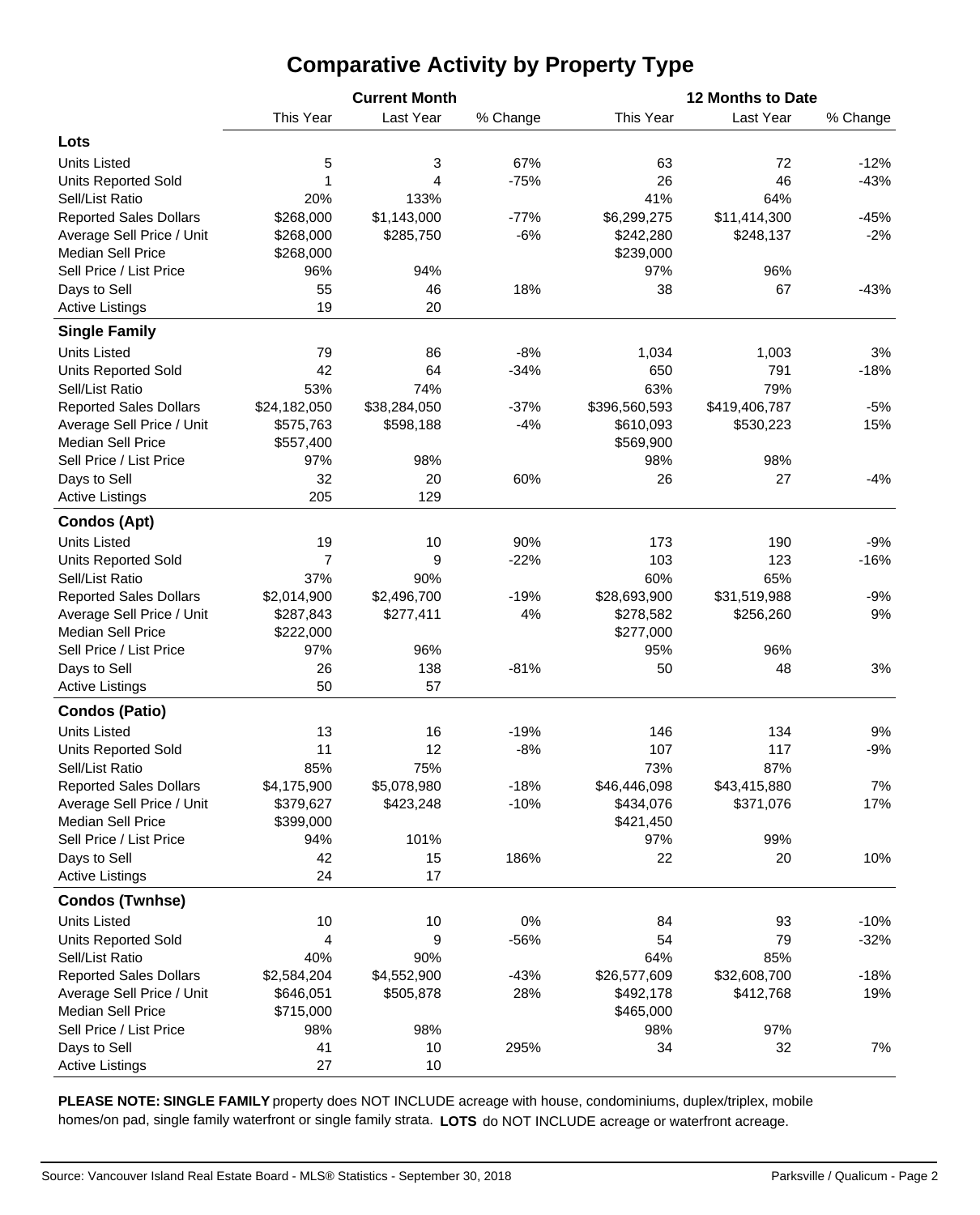#### **MLS® Single Family Sales Analysis**

Unconditional Sales from January 1 to Sep 30, 2018

|                                  | $0-$<br>150,000 | 150,001-<br>200,000 | 200,001-<br>250,000 | 250,001-<br>300,000 | 300,001-<br>350,000 | 350,001-<br>400,000 | 400,001-<br>450,000 | 450,001-<br>500,000 | 500,001-<br>600,000 | 600,001-<br>700,000 | 700,001-<br>800,000 | 800,001-<br>900,000 | $900.001 -$<br>1 Mil | <b>OVER</b><br>1 Mil | <b>Total</b> |
|----------------------------------|-----------------|---------------------|---------------------|---------------------|---------------------|---------------------|---------------------|---------------------|---------------------|---------------------|---------------------|---------------------|----------------------|----------------------|--------------|
| AF-Errington/Coombs/Hilliers     | 0               | $\mathbf 0$         | 3                   | 5                   | 1                   | 4                   | 4                   | 6                   | $\overline{7}$      | 10                  | $\overline{7}$      | 8                   | 1                    | 2                    | 58           |
| BO-Bowser/Deep Bay               | $\mathbf 0$     | $\mathbf 0$         | $\mathbf 0$         | $\mathbf 1$         | $\overline{2}$      | 1                   | 1                   | 4                   | 11                  | $\overline{2}$      | 4                   | 3                   | $\overline{1}$       | 5                    | 35           |
| <b>FC-French Creek</b>           | 0               | $\mathbf{1}$        | 0                   | 3                   | 5                   | $\mathbf 1$         | 13                  | 8                   | 8                   | 10                  | 9                   | 12                  | 2                    | $\overline{2}$       | 74           |
| <b>FW-Fairwinds</b>              | 0               | $\mathbf 0$         | 0                   | $\mathbf 0$         | 0                   | 0                   | 0                   | 0                   | 0                   | 4                   | 6                   | 3                   | $\overline{2}$       | 6                    | 21           |
| LQ-Little Qualicum River Village | $\mathbf 0$     | $\mathbf 0$         | $\mathbf 0$         | $\overline{2}$      | $\mathbf{1}$        | 3                   | 5                   | $\mathbf{1}$        | 1                   | 0                   | 0                   | $\mathbf 0$         | $\mathbf 0$          | $\mathbf 0$          | 13           |
| NA-Nanoose                       | 0               | 0                   | 0                   | 1                   | 1                   | 0                   | 1                   | 4                   | 14                  | 11                  | 14                  | 3                   | 6                    | 21                   | 76           |
| PK-Parksville                    | 0               | 1                   | 0                   | 1                   | 4                   | 15                  | 28                  | 30                  | 50                  | 21                  | 15                  | 3                   | 0                    | 2                    | 170          |
| QB-Qualicum Beach                | 0               | 1                   | 1                   | 0                   | 0                   | $\overline{2}$      | 8                   | 15                  | 32                  | 39                  | 22                  | 13                  | 13                   | 19                   | 165          |
| <b>QN-Qualicum North</b>         | $\mathbf{1}$    | 1                   | 0                   |                     | 3                   | 4                   | 7                   | 6                   | 8                   | 6                   | 9                   | 6                   | 1                    | 3                    | 56           |
|                                  |                 |                     |                     |                     |                     |                     |                     |                     |                     |                     |                     |                     |                      |                      |              |
| <b>Zone 5 TOTALS</b>             | 1               | 4                   | 4                   | 14                  | 17                  | 30                  | 67                  | 74                  | 131                 | 103                 | 86                  | 51                  | 26                   | 60                   | 668          |

**Parksville / Qualicum - Single Family Sales by Subarea**



Total Unconditional Sales January 1 to September 30, 2018 = 668